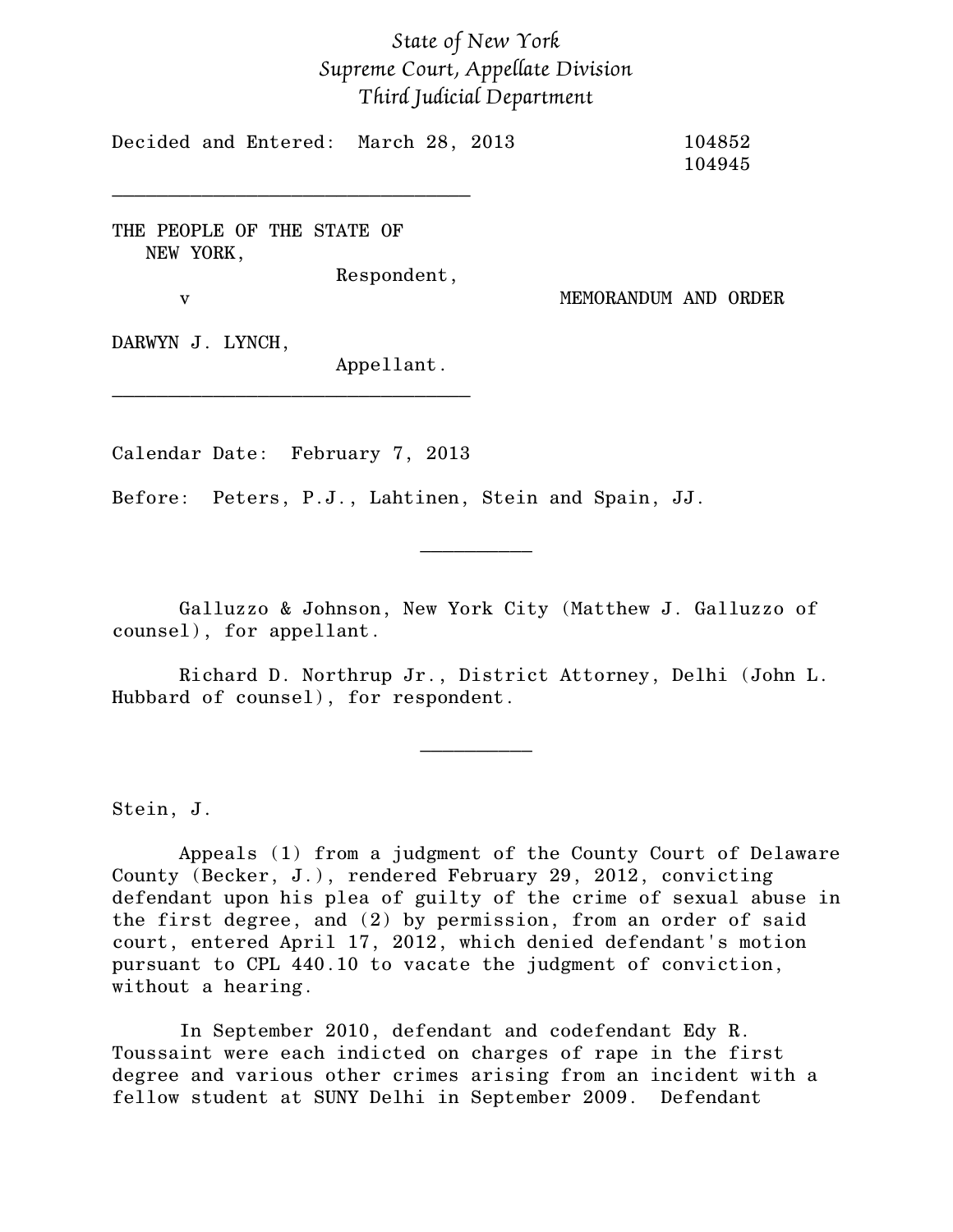-2- 104852 104945

retained John Pappalardo Jr. to represent him and Toussaint retained Richard Portale for his defense. Toussaint ultimately reached a plea agreement with the People wherein he agreed to testify against defendant in exchange for a favorable plea and sentence. Shortly thereafter, as the trial was about to commence, defendant pleaded guilty to one count of sexual abuse in the first degree, as a lesser included count of rape in the first degree, in full satisfaction of the indictment with a promised sentence of, among other things, three years in prison followed by three years of postrelease supervision.

Prior to sentencing, defendant retained new counsel and moved to withdraw his plea on the ground that he was deprived of the effective assistance of counsel because Portale was "of counsel" to Pappalardo's law firm and defendant was never informed of the possible conflict of interest. Following a hearing, County Court denied defendant's motion and sentenced him to the agreed-upon sentence. After sentencing, defendant moved pursuant to CPL 440.10 to vacate his judgment of conviction on the same ground, which motion County Court also denied. Defendant now appeals from the judgment of conviction and, by permission, from the denial of his CPL 440.10 motion.

When a single attorney or multiple attorneys associated with the same firm simultaneously represent clients in a criminal matter, "if the clients' interests actually conflict, and if the defendant has not waived the conflict, the defendant is deprived of the effective assistance of counsel" (People v Solomon, 20 NY3d 91, 98 [2012]; see People v Ortiz, 76 NY2d 652, 656 [1990]; People v McDonald, 68 NY2d 1, 8  $[1986]$ ).<sup>1</sup> Initially, we note that, given the small size of Pappalardo's law firm (fewer than 10 attorneys), Portale's of counsel status "extends to the other lawyers in the firm" any conflict that may exist (Cardinale v

The principles concerning conflicts of interest apply as forcefully to cases resolved by plea as they do to those that proceed to trial (see People v Recupero, 73 NY2d 877, 878-879 [1988]; People v Monroe, 54 NY2d 35, 38 [1981], cert denied 455 US 947 [1982]).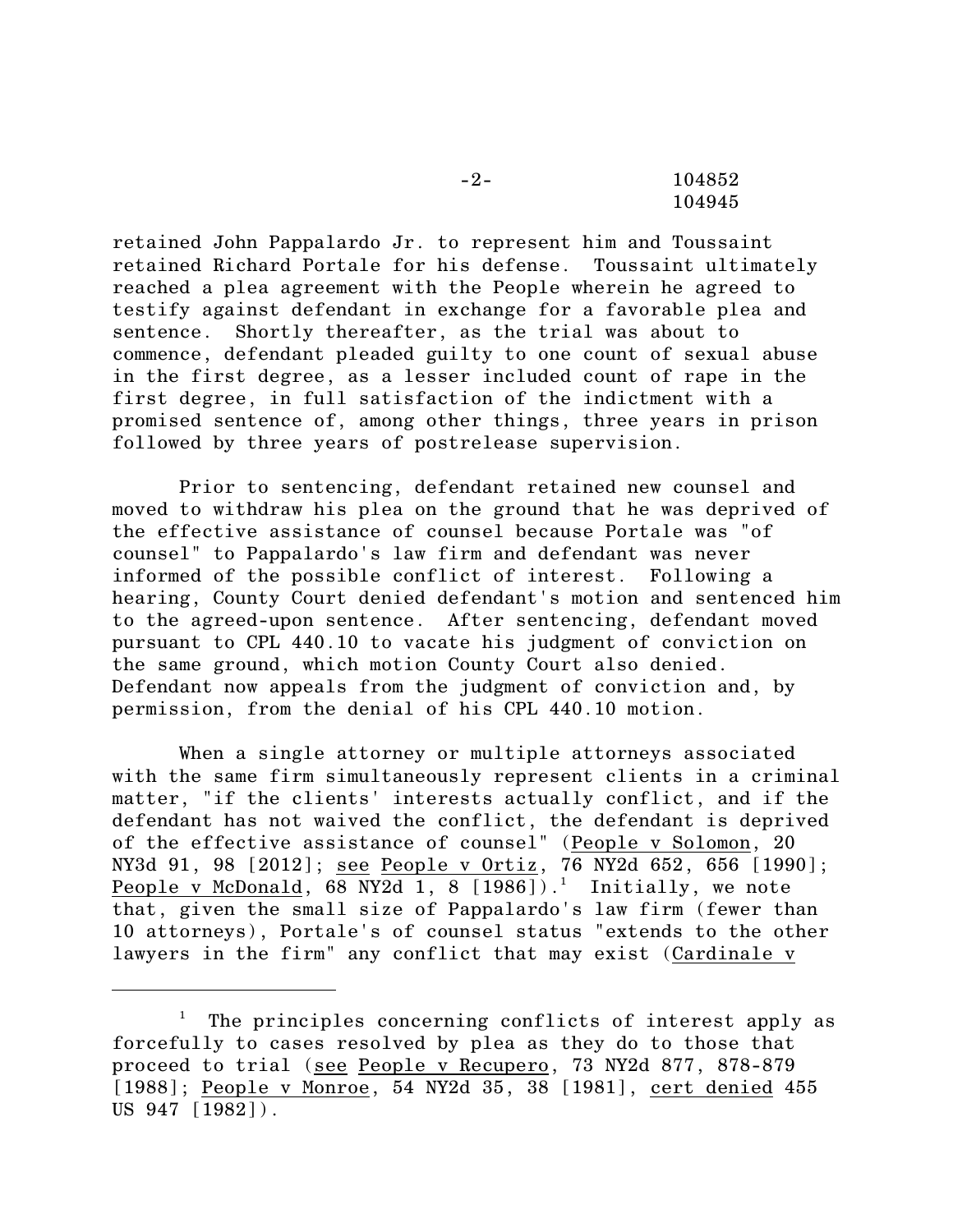-3- 104852 104945

Golinello, 43 NY2d 288, 296 [1977]; see Solow v Grace & Co., 83 NY2d 303, 311 [1994]; see generally Rules of Professional Conduct [22 NYCRR 1200.0] rules  $\overline{1.7, 1.10}$  [a]; Easton & Echtman, P.C. v Aurnou, 39 AD3d 251, 252-253 [2007], lv denied 9 NY3d 802 [2007]). As a result, there was a simultaneous representation of two clients – including defendant – by one firm, and defendant did not waive any potential conflict.

Reversal is required if the interests of defendant and Toussaint actually conflicted and such conflict had "a substantial relation to the conduct of the defense" (People v Solomon, 20 NY3d at 95 [internal quotation marks and citation omitted]). In that regard, an actual conflict is almost assured where, as here, "law partners represent[] two codefendants, one of whom plead[s] guilty and agree[s] to testify against the other" (People v Ortiz, 76 NY2d at 656; see People v Mattison, 67 NY2d 462, 469-470 [1986], cert denied 479 US 984 [1986]). Such a scenario "is virtually certain to place lawyers involved in representing both in an untenable position" (People v Mattison, 67 NY2d at 469-470; see People v Solomon, 20 NY3d at 97). Moreover, "once a conflict is clearly established, the courts will not enter into 'nice calculations' as to the amount of prejudice resulting from the conflict" (People v Gomberg, 38 NY2d 307, 312 [1975], quoting Glasser v United States, 315 US 60, 76 [1942]; see People v Harris, 99 NY2d 202, 210 [2002]; People v Ortiz, 76 NY2d at 657; People v Alicea, 61 NY2d 23, 30 n [1983]; People v Macerola, 47 NY2d 257, 265 [1979]).

Here, as their cases proceeded, Portale negotiated a favorable plea bargain for Toussaint and counseled him to accept the plea bargain and agree to testify against defendant. Thus, during plea negotiations, Portale advocated for a position directly at odds with defendant's interest (see People v Mattison, 67 NY2d at 470-471; People v Macerola, 47 NY2d at 262) and, upon accepting the plea, Toussaint became "a principal antagonist whose credibility and testimony [would have] to be undermined" if defendant proceeded to trial (People v Mattison, 67 NY2d at 469). In light of the divided loyalties involved and the prospect of Toussaint being the People's principal witness at defendant's pending trial, "counsel's ability to objectively